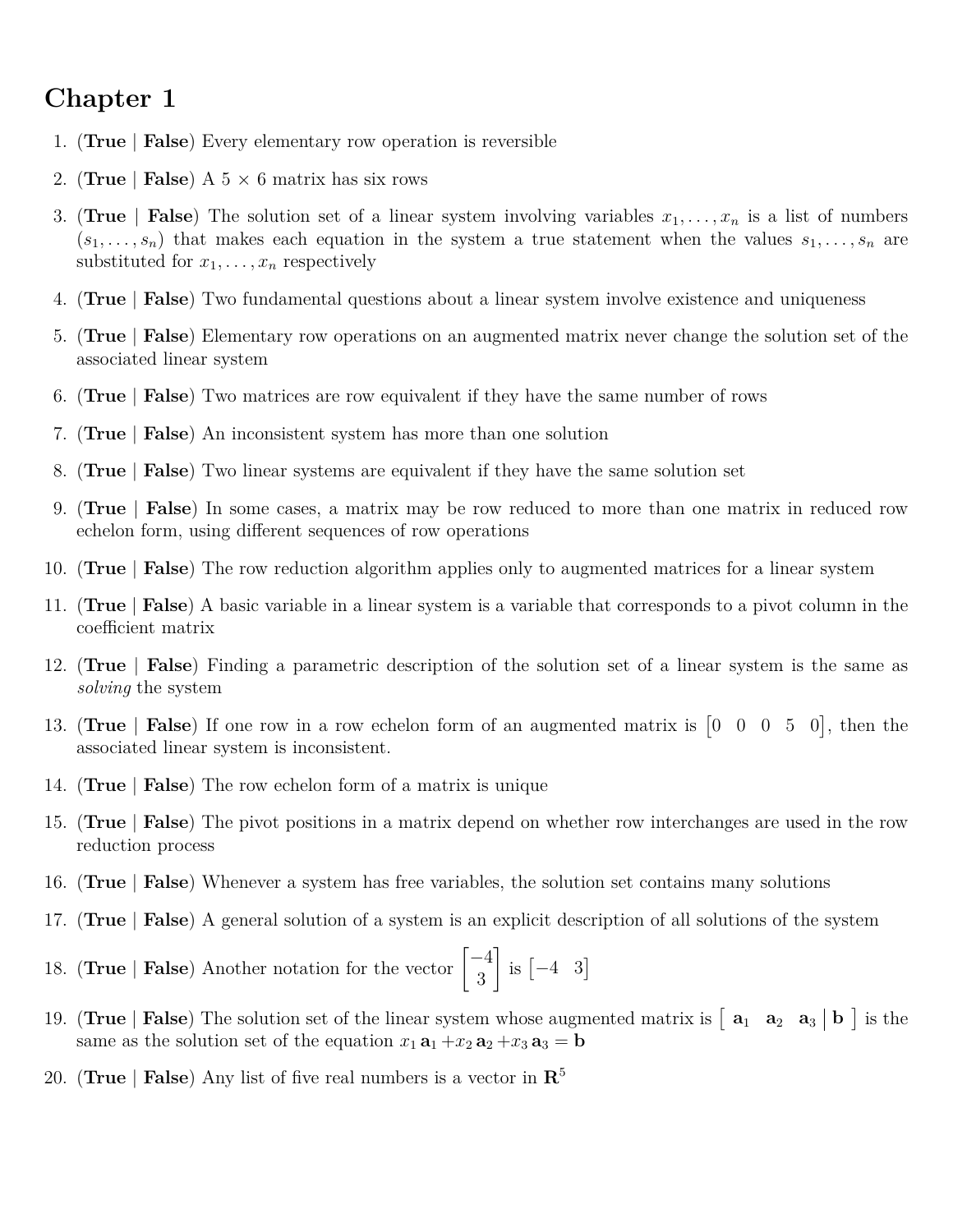- 21. (True | False) The weights  $c_1, \ldots, c_p$  in a linear combination  $c_1 \mathbf{v}_1 + \cdots + c_p \mathbf{v}_p$  cannot all be zero
- 22. (**True** | **False**) A homogeneous equation is always consistent
- 23. (**True** | **False**) A linear transformation is a special type of function
- 24. (True | **False**) Every transformation *F* is linear if and only if  $F(c_1 \mathbf{v}_1 + c_2 \mathbf{v}_2) = c_1 F(\mathbf{v}_1) + c_2 F(\mathbf{v}_2)$  for all  $\mathbf{v}_1$  and  $\mathbf{v}_2$  in the domain of *T* for all scalars  $c_1$  and  $c_2$
- 25. (True | **False**) If  $F: \mathbb{R}^n \to \mathbb{R}^m$  is a linear transformation and if **c** is in  $\mathbb{R}^m$ , then a uniqueness question is "Is **c** in in the range of *T*?"
- 26. (True | **False**) A linear transformation  $F : \mathbb{R}^n \to \mathbb{R}^m$  is completely determined by its effect on the columns of the  $n \times n$  identity matrix
- 27. (**True** | **False**) When two linear transformations are performed one after another, the combined effect may not always be a linear transformation
- 28. (True | **False**) A mapping  $F: \mathbb{R}^n \to \mathbb{R}^m$  is onto  $\mathbb{R}^m$  if every vector **x** in  $\mathbb{R}^n$  maps onto some vector in **R** *m*
- 29. (True | False) A mapping  $F: \mathbb{R}^n \to \mathbb{R}^m$  is one-to-one if each vector in  $\mathbb{R}^n$  maps onto a unique vector in **R** *m*
- 30. (**True** | **False**) Every matrix is row equivalent to a unique matrix in row echelon form.
- 31. (**True** | **False**) Any system of *n* linear equations in *n* variables has at most *n* solutions.
- 32. (**True** | **False**) If a system of linear equations has two different solutions, it must have infinitely many solutions.
- 33. (**True** | **False**) If a system of linear equations has no free variables, then it has a unique solution.
- 34. (**True** | **False**) If matrices *A* and *B* are row equivalent, they have the same reduced row echelon form.
- 35. (**True** | **False**) If an *n* × *n* matrix A has *n* pivot positions, then the reduced row echelon form of *A* is the  $n \times n$  identity matrix.
- 36. (**True** | **False**) If 3 × 3 matrices *A* and *B* each have three pivot positions, then *A* can be transformed into *B* by elementary row operations.
- 37. (True | False) If **u**, **v**, and **w**, are nonzero vectors in  $\mathbb{R}^2$ , then **w** is a linear combination of **u** and **v**.
- 38. (True | **False**) If **w** is a linear combination of **u** and **v** in  $\mathbb{R}^n$ , then **u** is a linear combination of **v** and **w**.
- 39. (**True** | **False**) A linear transformation is a function.
- 40. (**True** | **False**) The range of a linear transformation is a vector space.
- 41. (**True** | **False**) Let *A* be an *m* × *n* matrix. On a computer, row operations can change the apparent rank of a matrix.